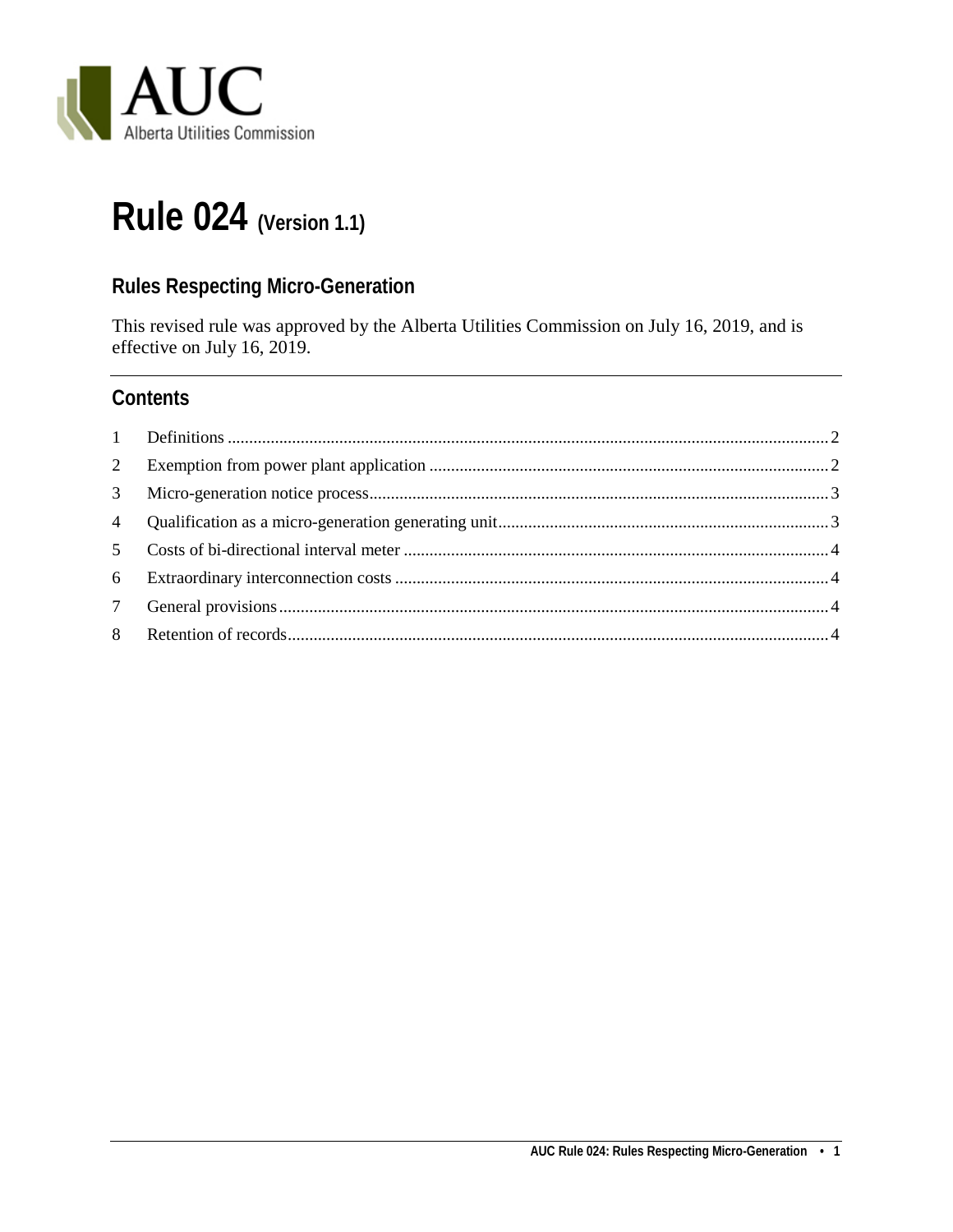#### <span id="page-1-0"></span>**1 Definitions**

In this rule,

- (a) "aggregated sites" means aggregated sites as defined in the *Micro-Generation Regulation*;
- (b) "Commission" means the Alberta Utilities Commission;
- (c) "customer" has the meaning set out in the *Electric Utilities Act*;
- (d) "inverter" means an electronic device that converts DC electricity into AC electricity;
- (e) "micro-generation generating unit" means a micro-generation generating unit as defined in the *Micro-Generation Regulation*;
- (f) "micro-generation notice" means a micro-generation notice provided by the customer to the owner in accordance with Section 2(1) or 2.1(1) of the *Micro-Generation Regulation* and this rule;
- (g) "notice of dispute" means a notice prepared by the owner and filed with the Commission in accordance with Section  $2(2)$  or  $2.1(2)$  or Section  $4(3)$  or  $4(3.1)$  of the *Micro-Generation Regulation* and this rule;
- (h) "notice of complaint" means a notice prepared by the customer and filed with the Commission in accordance with Section 3(5) of the *Micro-Generation Regulation* and this rule;
- (i) "owner" means the owner of an electric distribution system in the service area where the customer plans to construct or alter and operate a micro-generation generating unit.

#### <span id="page-1-1"></span>**2 Exemption from power plant application**

A customer who plans to construct or alter and operate a micro-generation generating unit to meet all or a portion of the customer's total energy consumption, and the unit's total nameplate capacity does not exceed five megawatts, and who intends to connect the unit to the interconnected electric system may proceed without filing a power plant application under Rule 007: *Applications for Power Plants, Substations, Transmission Lines, Industrial System Designations and Hydro Developments* to the Commission if the construction or alteration and operation of the unit

- (a) does not directly and adversely affect any person;
- (b) does not have any adverse environmental impact; and
- (c) the unit is constructed or altered and operated, in compliance with Rule 012: *Noise Control*.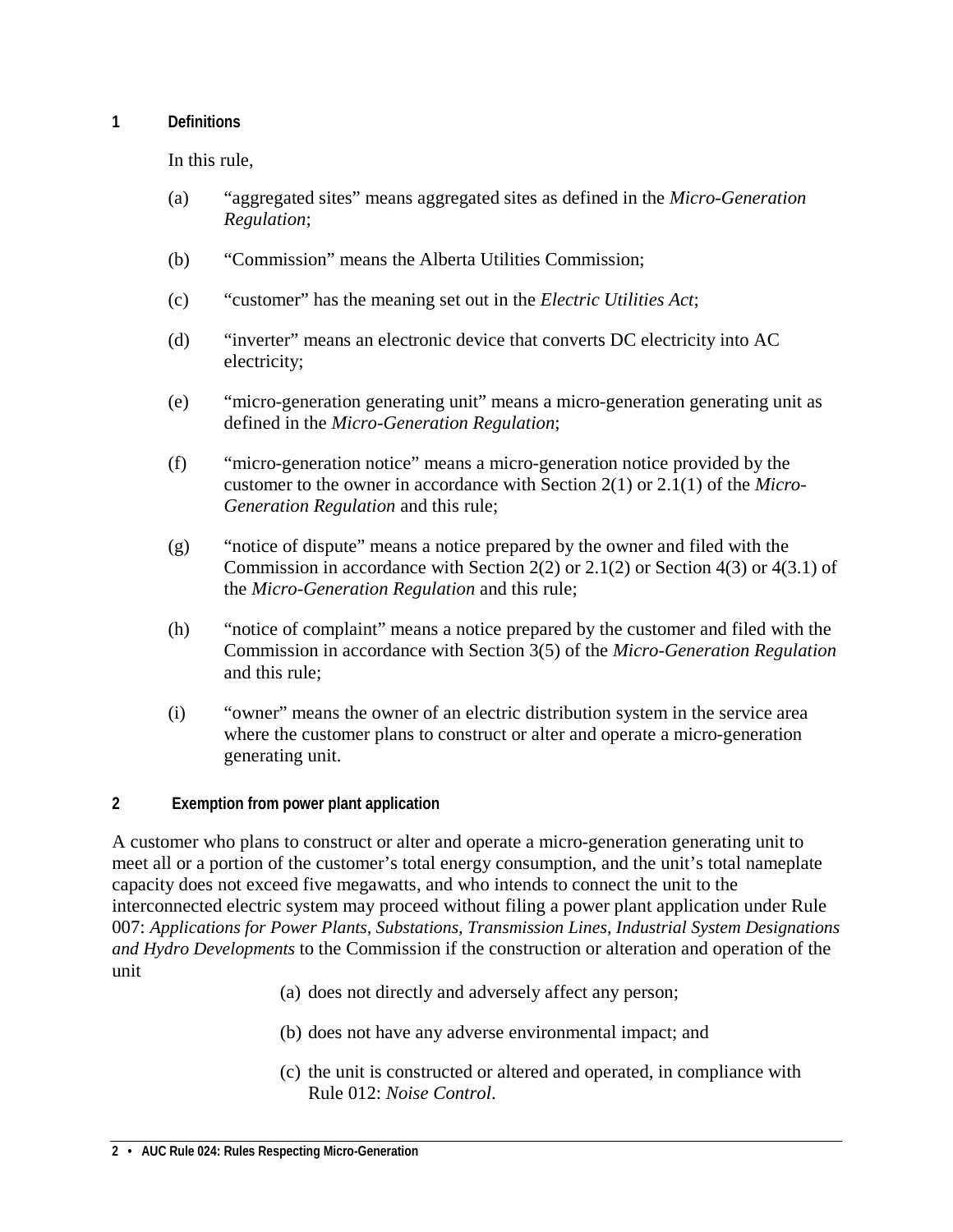- <span id="page-2-0"></span>**3 Micro-generation notice process** 
	- (1) Prior to filing a micro-generation notice with the owner, a customer must notify and consult with stakeholders, in accordance with Appendix A1- Participant involvement program guidelines of Rule 007, on the plan to construct or alter and operate a micro-generation generating unit.
	- (2) A customer who intends to construct or alter and operate a micro-generation generating unit shall complete a micro-generation notice, [Form A,](https://media.www.auc.ab.ca/prd-wp-uploads/regulatory_documents/Reference/FormA-Micro-generationNotice.pdf) and send the completed notice and all supporting documents to the owner.
	- (3) Within 14 days of the receipt of a micro-generation notice, the owner shall
		- (a) notify the customer of whether the notice and required documents are complete;
		- (b) if the notice and the required documents are complete,
			- (i) notify the customer that the owner accepts the notice and inform the customer of the estimated connection date of the micro-generation generating unit; or
			- (ii) notify the customer that the owner is disputing that the proposed generating unit qualifies as a micro-generation generating unit.
	- (4) If the owner does not dispute that the micro-generation generating unit qualifies as a micro-generation generating unit or in the event that the Commission decides that a disputed unit is a micro-generation generating unit, the customer must provide notice in writing to the customer's retailer or regulated rate provider of the micro-generation generating unit in order to receive credit compensation for micro-generation.

#### <span id="page-2-1"></span>**4 Qualification as a micro-generation generating unit**

- (1) Within 14 days of receipt of a completed micro-generation notice from a customer, if the owner considers that the customer's proposed micro-generation generating unit will not qualify as a micro-generation generating unit, the owner shall complete a notice of dispute, [Form B,](https://media.www.auc.ab.ca/prd-wp-uploads/regulatory_documents/Reference/FormB-NoticeofDispute.pdf) and send a copy of the notice of dispute to the customer, at the contact address in the manner indicated in the micro-generation notice.
- (2) An owner shall file a notice of dispute with the Commission through the Commission's eFiling System within 14 days of receipt of a complete microgeneration notice.
- (3) On receipt of the notice of dispute, the Commission shall, within 30 days or such longer period as the Commission considers necessary, issue its decision in accordance with Section 2(3) or 2.1(3) of the *Micro-Generation Regulation.*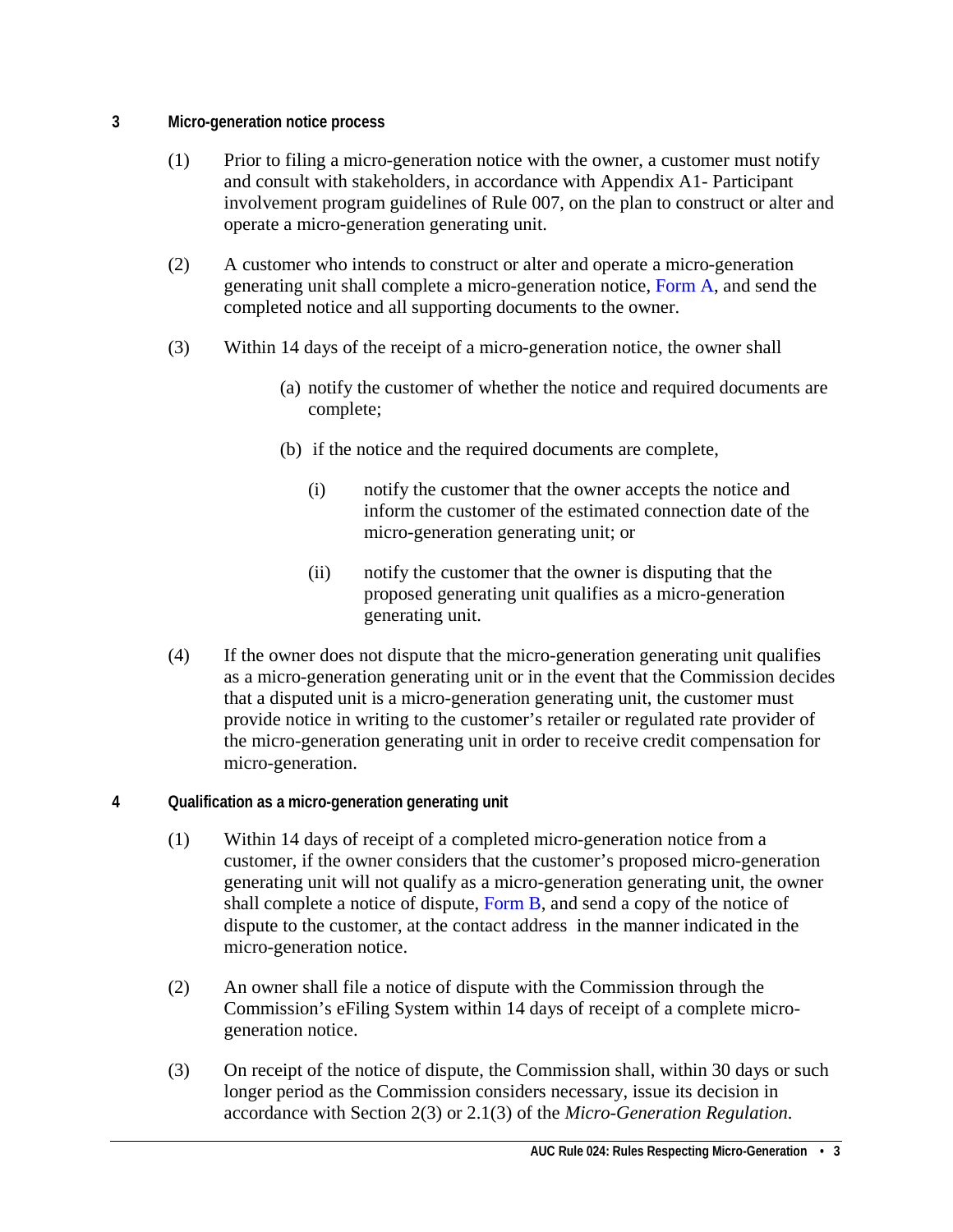- <span id="page-3-0"></span>**5 Costs of bi-directional interval meter**
	- (1) If a customer requests the installation of a bi-directional interval meter for small micro-generation under Section 3(3) of the *Micro-Generation Regulation*, and the owner declines the request, the owner shall notify the customer of its decision at the customer's contact address in the manner indicated in the request, within 14 days following receipt of this request.
	- (2) Within 14 days of the receipt of a notification declining the bi-directional interval meter request, the customer may apply for an order requiring the owner to comply with the customer's request for the installation of a bi-directional interval meter by completing a notice of complaint, Form  $C$ , and filing it with the Commission through the Commission's eFiling System.
	- (3) The customer shall send a copy of the notice of complaint to the owner at the owner's contact address in the manner indicated in the notification given by the owner.
- <span id="page-3-1"></span>**6 Extraordinary interconnection costs**
	- (1) Following receipt of a complete micro-generation notice from a customer, if the owner considers the costs of connecting a customer's micro-generation generating unit to be extraordinary for the reasons set out in Section 4(3) or 4(3.1) of the *Micro-Generation Regulation*, the owner shall file a completed notice of dispute, Form B, through the Commission's eFiling System within 14 days from the date in which the owner finalizes its cost estimate.
	- (2) The owner shall send a copy of the notice of dispute to the customer, at the customer's contact address in the manner indicated in the micro-generation notice within 14 days from the date in which the owner finalizes its cost estimate.
- <span id="page-3-2"></span>**7 General provisions**
	- (1) With respect to a notice of dispute or a notice of complaint filed with the Commission, the Commission will determine the process for the notice.
	- (2) Rules 007 and 012 apply to a micro-generation generating unit.
	- (3) Rule 021: *Settlement System Code Rules* applies to all transactions conducted under the *Micro-Generation Regulation*.
- <span id="page-3-3"></span>**8 Retention of records**
	- (1) A customer shall retain, as long as the micro-generation generating unit is in operation,
		- (a) all information on the participant involvement program conducted under Section 3(1) respecting the construction or alteration and operation of a micro-generation generating unit;